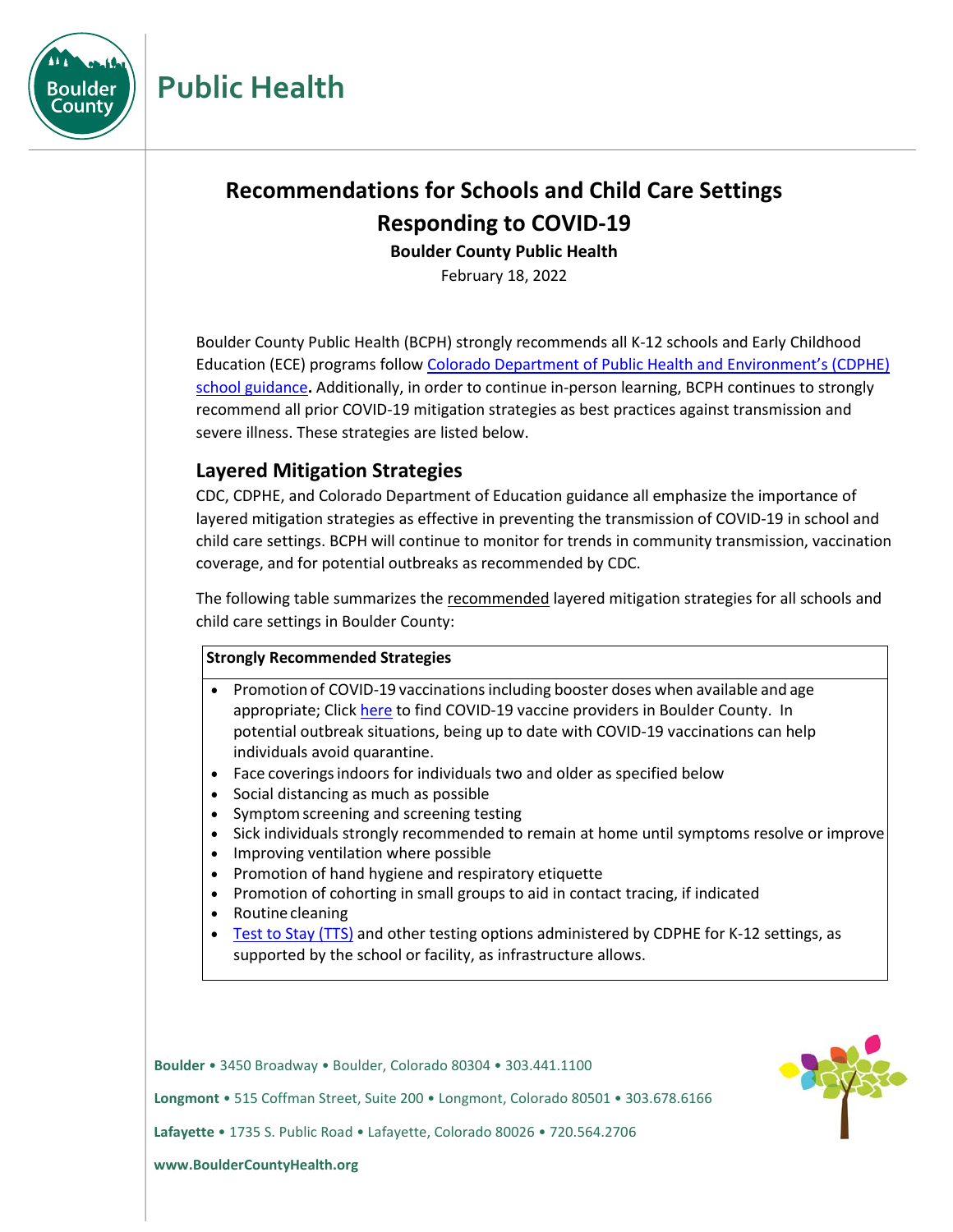## **Ongoing Routine Disease Control Activities**

## **Case Investigation:**

Colorado regulation 6 CCR 1009-1 *Rules and Regulations pertaining to Epidemic and Communicable Disease Control* requires schools and childcare facilities to report to public health reportable diseases, conditions, and related events, including COVID-19. State law also requires schools and child care facilities to cooperate with BCPH in timely reporting, communication, and sharing of records related to the investigation and disease control activities of COVID-19. During case surges beyond the investigational capacity of BCPH case investigation and disease control, activities may not be possible.

### **Routine reporting of increases in respiratory illnesses:**

As was required prior to COVID-19, if a facility observes an increase in rates of respiratory illnesses or detects a cluster of cases of COVID-19 in a class or cohort, facilities are required to report to BCPH as soon as possible. An increase in respiratory rates may not necessarily rise to the level of an outbreak; however, such increases must be reported. BCPH will work with the facility to determine if additional mitigation measures such as masking, or testing may be required to contain transmission. In lieu of school-based individual case investigation and contact tracing, facilities may implement new cluster or outbreak detection strategies. An example of this is reporting school absenteeism data to BCPH.

Reporting of child care cases and cases associated with camps can be sent to [HealthECECOVID@bouldercounty.org](mailto:HealthECECOVID@bouldercounty.org) and school-aged cases can be reported to [K12epiteam@bouldercounty.org.](mailto:K12epiteam@bouldercounty.org) **Please note:** These email addresses are for facilities and providers reporting cases only, not for questions from the general public. General questions can be asked directed to the Boulder County Call Center at [healthinfo@bouldercounty.org.](mailto:healthinfo@bouldercounty.org)

### **Cooperation in the distribution of Public Health Notices (PHN)**:

School and child care providers must assist BCPH in the timely dissemination of exposure notifications and quarantine letters to affected families. Timely communication helps families make informed decisions about symptom monitoring, testing, quarantining, notifying employers, and avoiding close contact with others who are more likely to have severe disease if infected. A PHN may also include resources such as testing locations, vaccination information and locations, and financial resources. During case surges beyond the investigational capacity of BCPH, exposure notifications may not occur or may be delayed.

## **Face Covering Recommendations**

*BCPH expects the CDC to update their mask guidance in the coming weeks and Boulder County Public Health will review the updated guidance and update these recommendations accordingly and if needed.*

BCPH recommends that individuals, regardless of COVID-19 vaccination status, wear a medical grade face covering while in close proximity to those with [higher risks](https://www.cdc.gov/coronavirus/2019-ncov/need-extra-precautions/people-with-medical-conditions.html) for severe disease, hospitalization, and death or in settings that primarily serve individuals who are not up to date or at high risk for severe disease.

Individuals who are not up to date on COVID-19 vaccinations should continue to wear a medical grade face covering around others while Boulder County remains in substantial or high transmission pursuant t[o CDC metrics.](https://covid.cdc.gov/covid-data-tracker/#county-view?list_select_state=all_states&list_select_county=all_counties&data-type=Risk)